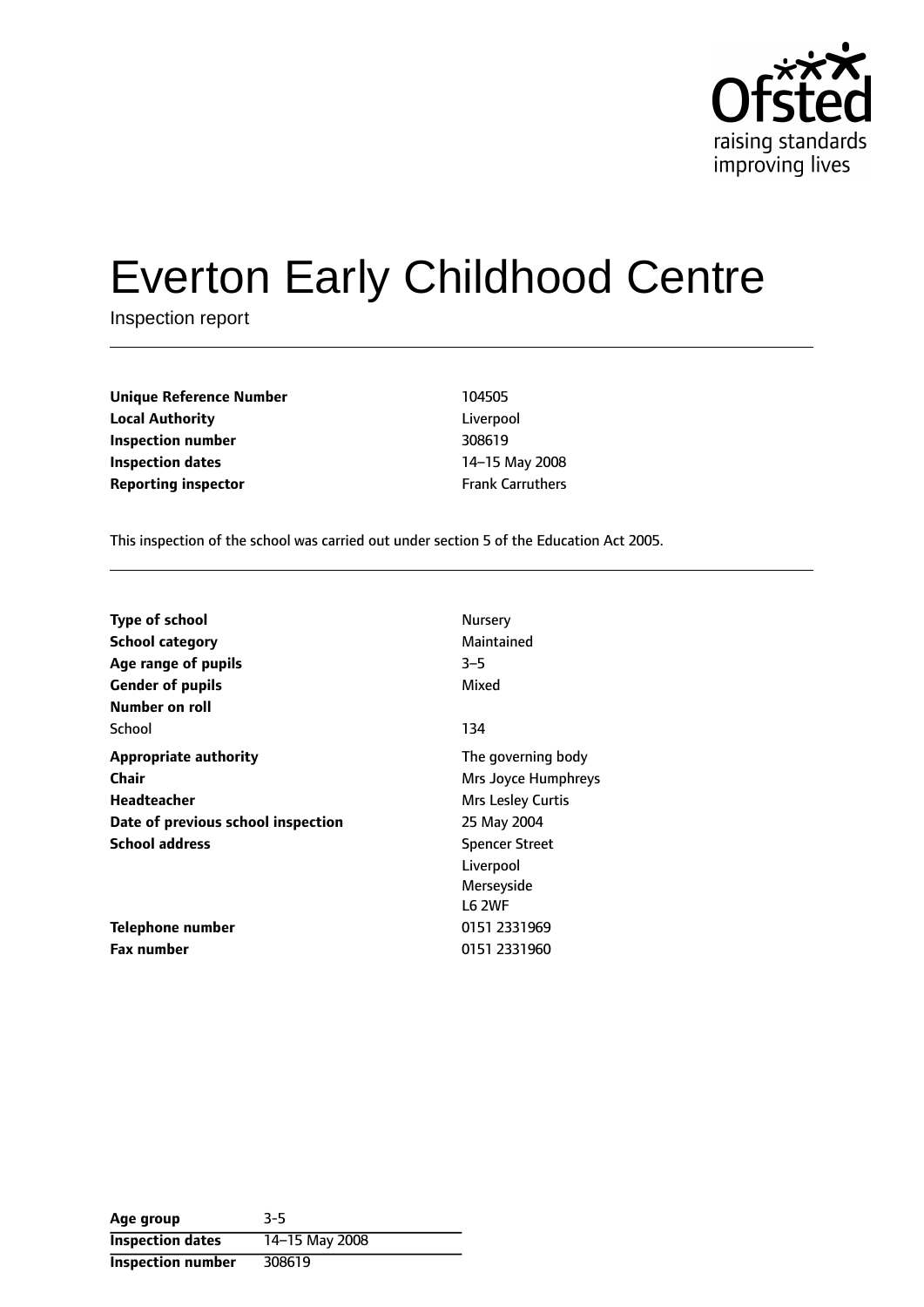.

© Crown copyright 2008

#### Website: www.ofsted.gov.uk

This document may be reproduced in whole or in part for non-commercial educational purposes, provided that the information quoted is reproduced without adaptation and the source and date of publication are stated.

Further copies of this report are obtainable from the school. Under the Education Act 2005, the school must provide a copy of this report free of charge to certain categories of people. A charge not exceeding the full cost of reproduction may be made for any other copies supplied.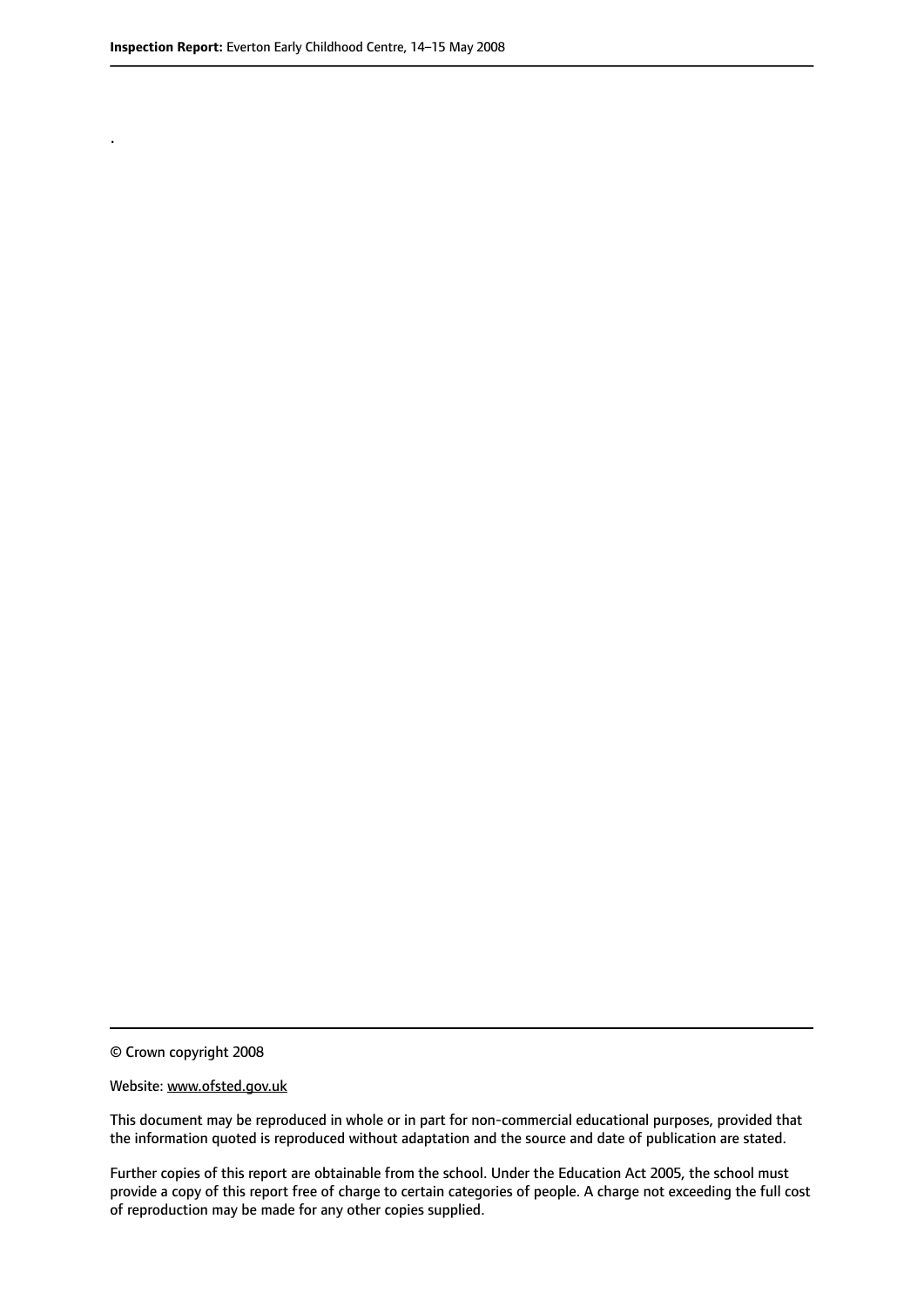# **Introduction**

The inspection was carried out by one Additional Inspector.

## **Description of the school**

The centre provides integrated education and care to support families and their young children in an inner city area of Liverpool where levels of social deprivation are high. It is open for 50 weeks of the year from 08.00 to 18.00 providing Education and care for 214 children from birth to five years. The inspection focused on the Nursery school provision for children aged three to five years at the centre. Most of the Nursery aged children are White British: about 16% are from minority ethnic backgrounds and learning to speak English as an additional language. Around 25% of the children have learning difficulties and/or disabilities. The centre has gained the Advanced Inclusion Charter Mark, the Basic Skills Quality Mark, the Becta information and communication technology Mark, the Healthy Schools Award and the Green Flag Eco Award.

## **Key for inspection grades**

| Grade 1 | Outstanding  |
|---------|--------------|
| Grade 2 | Good         |
| Grade 3 | Satisfactory |
| Grade 4 | Inadequate   |
|         |              |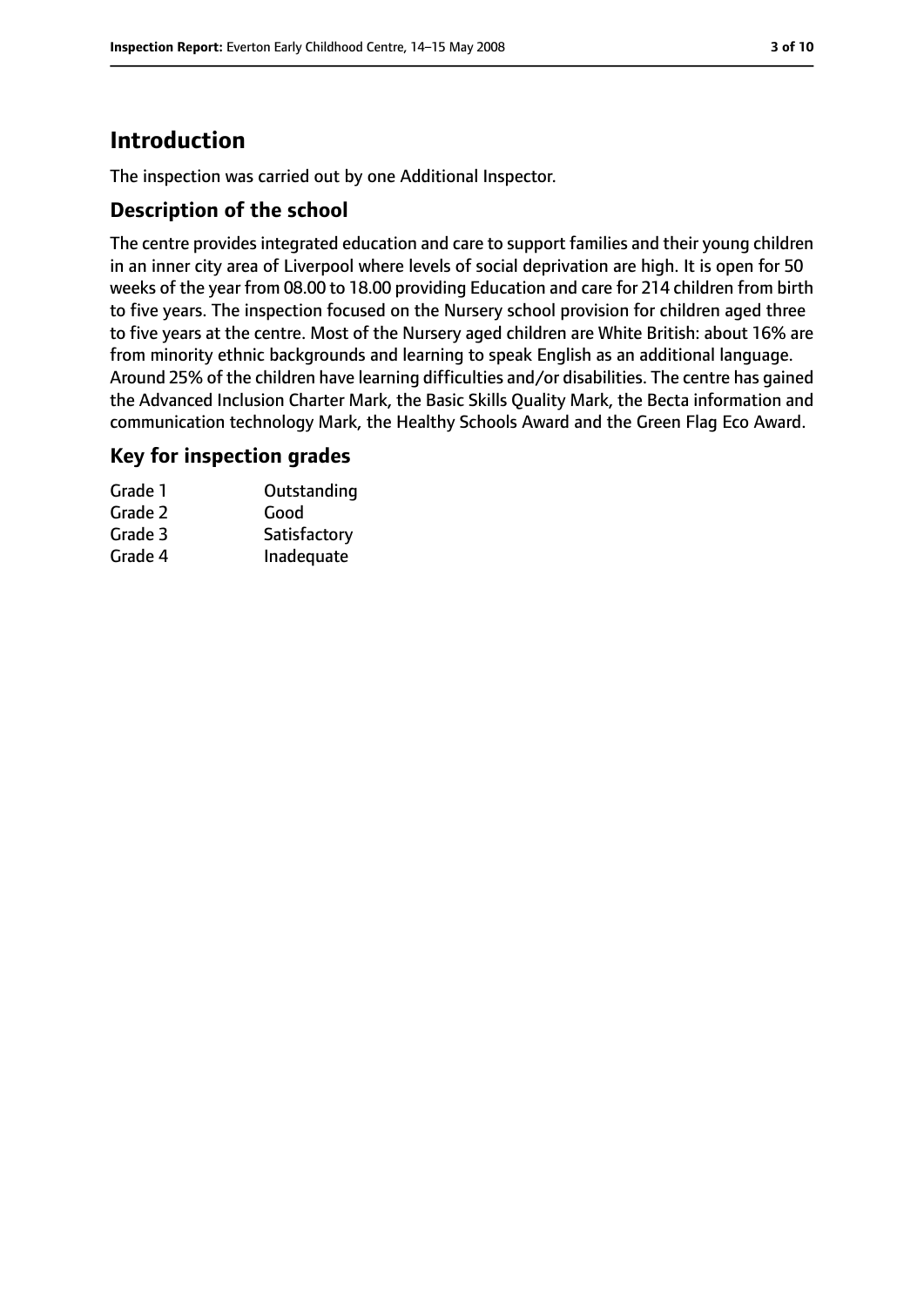# **Overall effectiveness of the school**

#### **Grade: 1**

The centre provides an outstanding education for its children, who achieve exceptionally well from low starting points in all areas of learning. All aspects of the provision are outstanding. Leadership, management and governance are excellent. Inspirational leadership by the head of centre means the centre is always striving to improve what it can offer the children and their parents. The centre has made excellent progress since the last inspection and fully deserves the praise of parents in comments such as, 'It's a lovely Nursery.', 'My son loves coming.' and 'My daughter's come out of her shell and is keen to do other things now.'

Because of the high quality of teaching and learning, and care, guidance and support provided by the staff, children make excellent progress, especially in their personal, social and emotional development. By the time they are ready to go to Reception classes in nearby schools, the attainment of the great majority is at least at expected levels in the other five areas of learning. Children become confident, independent learners, willing to have a go at everything. They gain a real love of stories and books and enjoy making marks with pencils, crayons and brushes. All this helps them in the early steps of reading and writing. The staff provide a range of interesting activities to enhance the children's learning. Indoors, the children learn to use the interactive whiteboards well and enjoy the many opportunities for imaginative play. Outdoors, they have wonderful opportunities to explore, investigate and create their own imaginary worlds. Staff interact with the children exceptionally well, asking questions, giving praise and encouraging the children to think for themselves and talk about what they are doing. They plan activities so well that the children themselves get the opportunity to follow their own interests, which takes their learning to another level.

Children with learning difficulties and/or disabilities and those at the very early stages of learning to speak English as an additional language also make excellent progress. Thanks to outstanding links with specialist agencies both at the centre and from further afield, such as social services, family link workers, health visitors and speech and language specialists, the children and their families are provided with immediate, high quality support. This helps the children's progress immensely.

The centre has developed from a Nursery school to a multi-agency provider of intensive support and services for children and families, because of the outstanding leadership of the head of centre and the excellent support of the local authority. Together they have fashioned a model of best practice and provide excellent opportunities for the training and professional development of early years educators. The centre attracts visitors from across the country and around the world. It commands the respect of professionals from many disciplines. The centre has an outstanding capacity to maintain and improve its provision, which was formally acknowledged when it was asked to advise and assist other nursery settings and schools. It gives excellent value for money.

## **Effectiveness of the Foundation Stage**

#### **Grade: 1**

As a nursery school, the Foundation Stage is completely covered by the overall

effectiveness section of this report.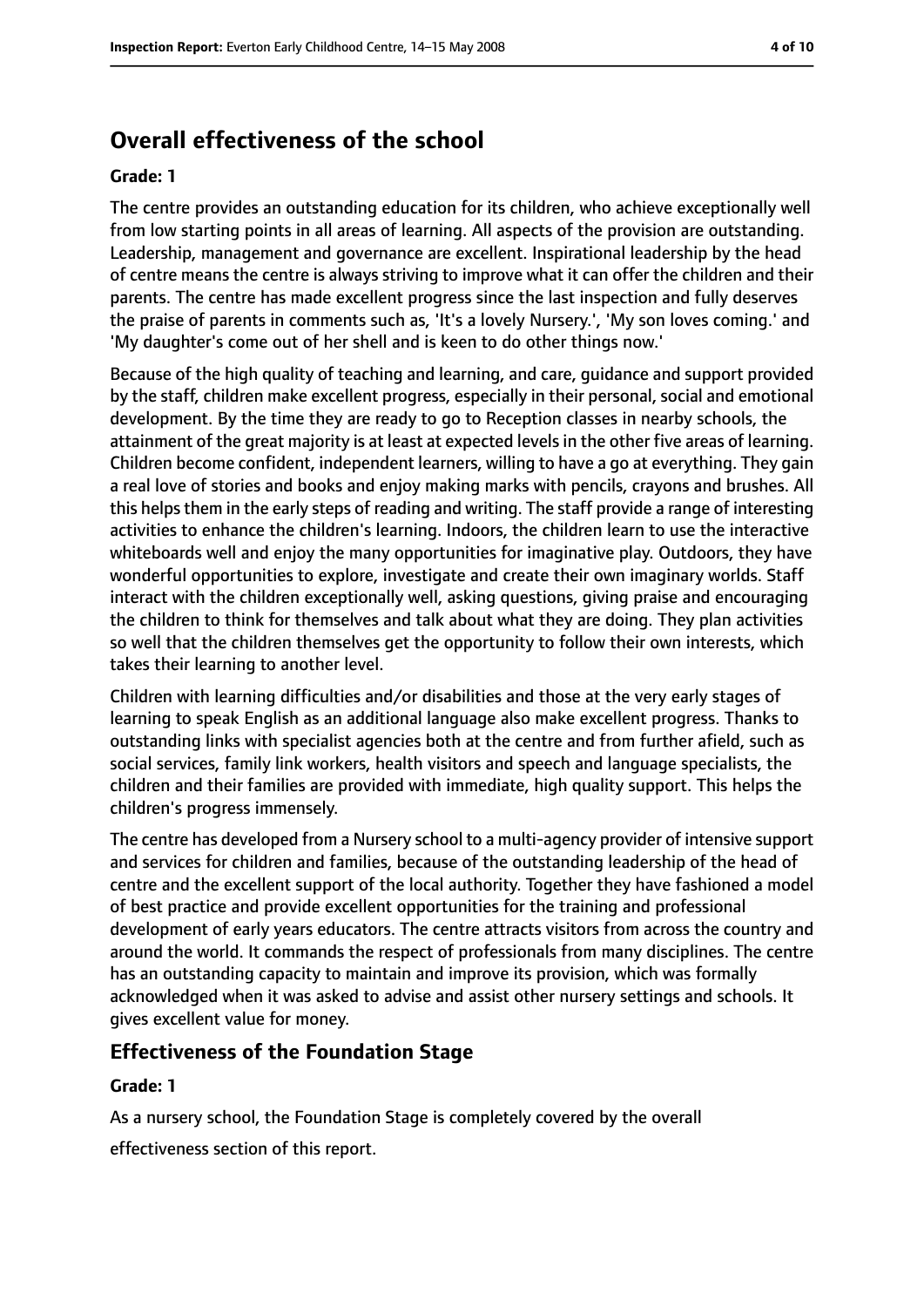## **What the school should do to improve further**

There are no areas for improvement that the centre has not already identified.

# **Achievement and standards**

#### **Grade: 1**

Many children have speech and language difficulties when they start in the Nursery classes and most have extremely limited vocabulary. Progress is excellent because the staff encourage the children so well to join in and answer questions and to take part in the many role-play activities indoors and outside. By the time they move on to Reception classes the great majority can carry on a full conversation, for instance, when they play at being doctor and patient. They gain a good awareness of numbersthrough rhymes and counting songs and use simple computer programs effectively. The children make great strides in their knowledge and understanding of the world because of the many opportunities they have to explore and investigate. For example, the children enjoyed planning a route and writing a list of what they might need to go on a camping trip. They learned that a compass helps them to find their way. The children's physical development is excellent, thanks to the many opportunities outdoors and in the hall to develop skills of coordination and balance. The children produce a vast range of good artwork and models that arise from their own ideas.

# **Personal development and well-being**

#### **Grade: 1**

Children's personal development and well-being, including their spiritual, moral, social and cultural development, are outstanding. Children feel safe and know what to do if they are unhappy with anything. They are encouraged to stand up for themselves and are heard saying, 'Stop. I don't like that.' if they get anxious about another child's actions. Overall, their behaviour is good. The great majority behave very well but some display challenging behaviour and staff have excellent procedures in place to reduce conflict, praise good behaviour and set the limits of what is acceptable and what is not. Children learn about healthy foods at snack-time and when they help to cook and bake. The arrangements for taking lunch provide excellent opportunities for them to sit together with an adult to talk to and help serve the food. These are enjoyable social occasions. Attendance is good because the children do not want to miss a single day. They gain excellent skills of independence, for example, in selecting what they want to do and choosing their best work to save.

# **Quality of provision**

## **Teaching and learning**

#### **Grade: 1**

Children are always motivated and busy from the moment they enter the classrooms because the staff provide many interesting activities for them to do. Classrooms are vibrant places for learning. Staff plan the children's activities exceptionally well, observing how the children learn and then adapting their plans to support or challenge them. A key improvement of the teaching since the last inspection is how well adults engage with the children to promote their learning. Good routines are established and the children are always stimulated to explore and find out. For example, children enjoyed a well-resourced Washing Day outdoors: washing clothes with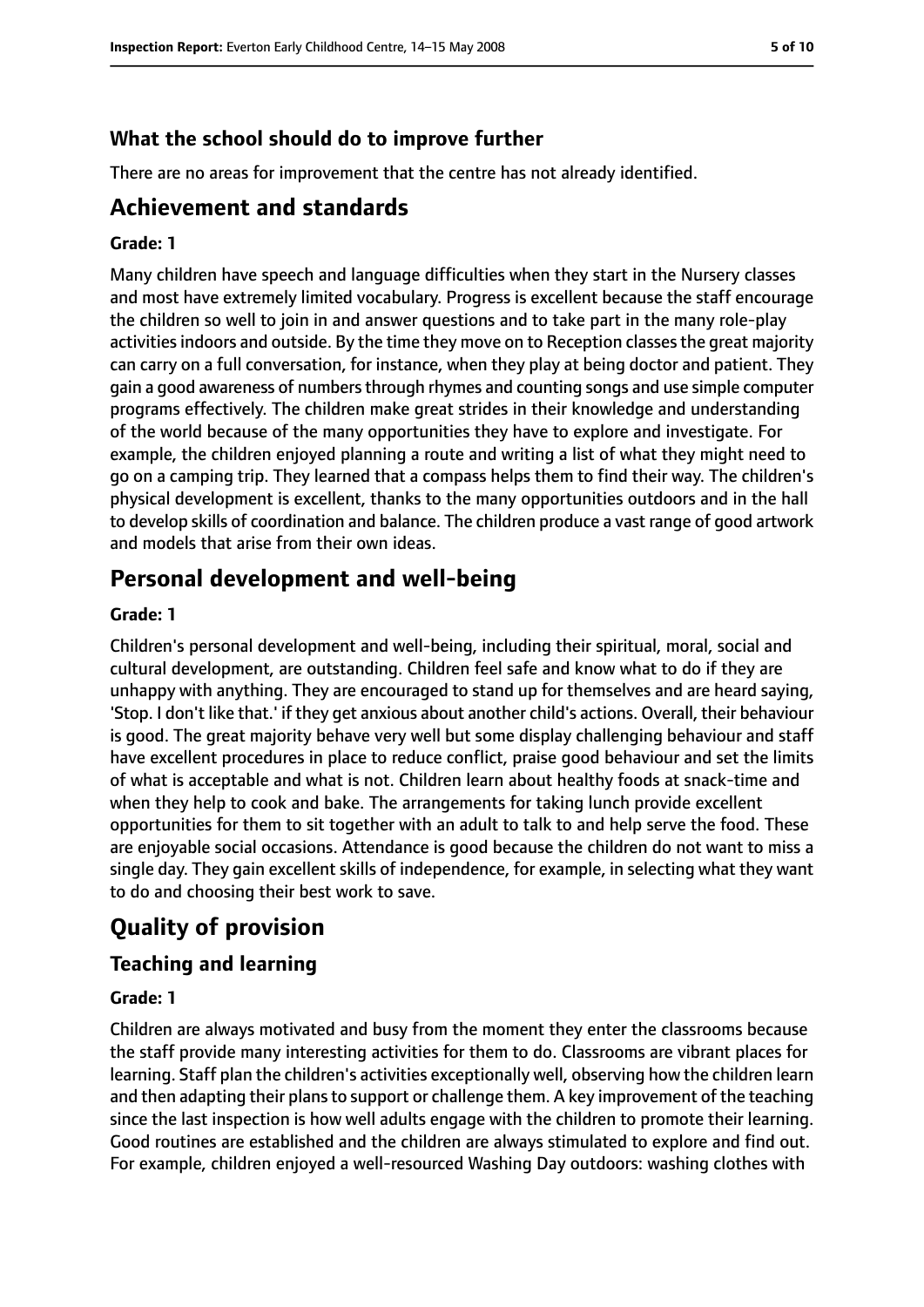soapy water, hanging them out to dry and ironing them. Throughout, the teacher promoted the children's understanding by skilful questioning and suggestions.

## **Curriculum and other activities**

#### **Grade: 1**

All areas of learning are covered exceptionally well. Staff are continually trying to improve upon the excellent learning opportunities already available for the children. The school has gained a number of awards, such as the Healthy Schools Award and the Green Flag Eco Award, that celebrate this drive. Recently, they have begun to extend the quality of children's imaginative and investigative play by using large equipment, such as wooden blocks, cardboard tubes, gutters and drainpipes, so that the children explore and investigate their potential. For example, a group created a water channel with pipes and gutters to see how water would drain way across the play area. With string and bamboo sticks they went fishing too. Innovative work such as this has received national publicity in education journals and is regularly shared with the many professionals who visit the centre. The curriculum is greatly enhanced by several links with specialists who provide valuable opportunities for the children such as learning to speak German and exploring music and the natural environment.

#### **Care, guidance and support**

#### **Grade: 1**

These aspects are key strengths, which have been acknowledged, for example, in the centre gaining the Advanced Inclusion Charter Mark. All procedures to ensure the safety and welfare of children, including the safe recruitment of staff, are in place. Links within the centre provide excellent assistance for families, particularly the most vulnerable, so that the children can have the best chance to thrive during their early years. Consequently, carers of looked-after children are full of praise for the work of the staff. In addition, there are great opportunities for dads to be involved in their children's education through special events and regular clubs. Procedures to assess and track the progress of the children are excellent. Children have the opportunity to reflect on how well they are doing when they choose their best work to keep for their parents to see. Staff use digital photography very well to record the children's activities but have recognised that they do not take full advantage of computer technology to allow the children themselves to access, store and reflect on what they have accomplished.

# **Leadership and management**

#### **Grade: 1**

Since the last inspection the leadership team and the governing body/management board have been extended to create a very effective strategic planning group. Senior leaders and governors, representing all aspects of the wider aspects of the centre, work together very well to develop high quality facilities and opportunities for families and their children. The centre operates as a one-stop-shop of services. The deputy head of centre responsible for the day-to day management of the Nursery classes is highly effective and provides excellent support for the head of centre. Procedures to evaluate the work of the centre and support the professional development of staff are excellent and lead to an accurate assessment of the centre's strengths. The governing body/management board includes a wide range of specialists who have a superb grasp of how the centre is performing. The work of the chairperson and external consultants acting as critical friends of the centre is outstanding.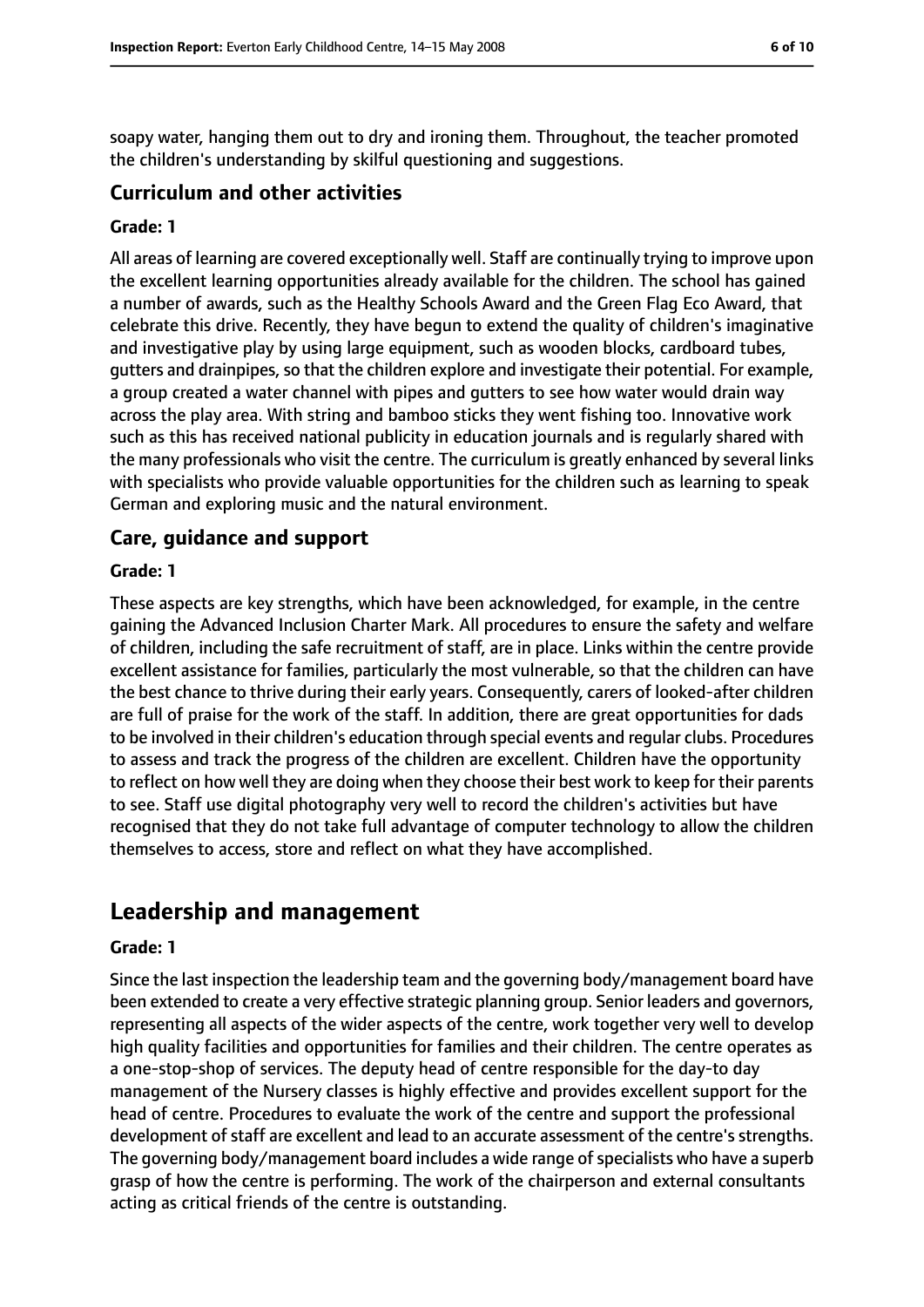**Any complaints about the inspection or the report should be made following the procedures set out in the guidance 'Complaints about school inspection', which is available from Ofsted's website: www.ofsted.gov.uk.**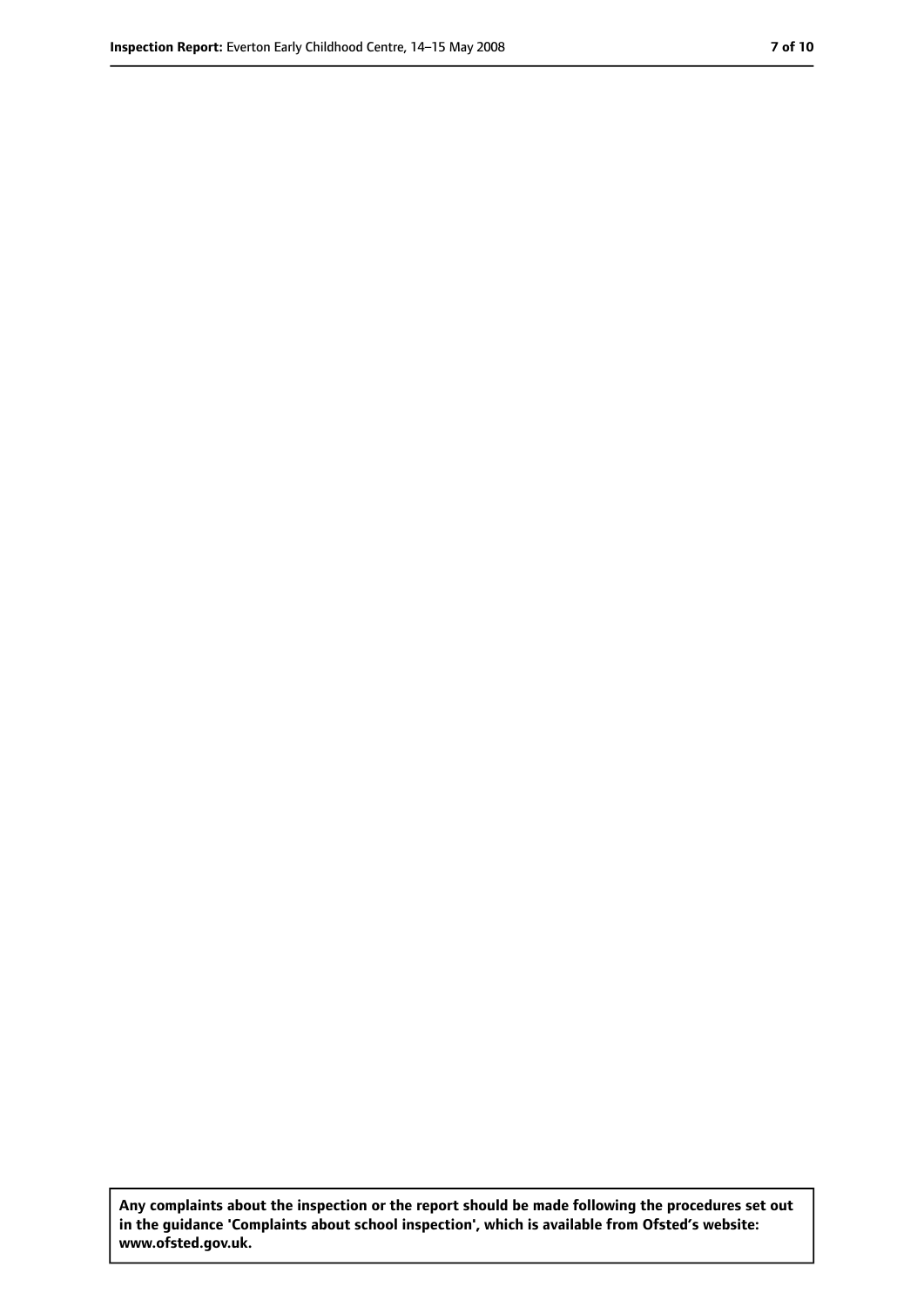# **Inspection judgements**

| $^{\backprime}$ Key to judgements: grade 1 is outstanding, grade 2 good, grade 3 satisfactory, and | <b>School</b>  |
|----------------------------------------------------------------------------------------------------|----------------|
| arade 4 inadequate                                                                                 | <b>Overall</b> |

# **Overall effectiveness**

| How effective, efficient and inclusive is the provision of education, integrated<br>care and any extended services in meeting the needs of learners? |     |
|------------------------------------------------------------------------------------------------------------------------------------------------------|-----|
| Effective steps have been taken to promote improvement since the last<br>inspection                                                                  | Yes |
| How well does the school work in partnership with others to promote learners'<br>well-being?                                                         |     |
| The effectiveness of the Foundation Stage                                                                                                            |     |
| The capacity to make any necessary improvements                                                                                                      |     |

## **Achievement and standards**

| How well do learners achieve?                                                                               |  |
|-------------------------------------------------------------------------------------------------------------|--|
| The standards <sup>1</sup> reached by learners                                                              |  |
| How well learners make progress, taking account of any significant variations between<br>groups of learners |  |
| How well learners with learning difficulties and disabilities make progress                                 |  |

## **Personal development and well-being**

| How good is the overall personal development and well-being of the<br>learners?                                  |  |
|------------------------------------------------------------------------------------------------------------------|--|
| The extent of learners' spiritual, moral, social and cultural development                                        |  |
| The extent to which learners adopt healthy lifestyles                                                            |  |
| The extent to which learners adopt safe practices                                                                |  |
| How well learners enjoy their education                                                                          |  |
| The attendance of learners                                                                                       |  |
| The behaviour of learners                                                                                        |  |
| The extent to which learners make a positive contribution to the community                                       |  |
| How well learners develop workplace and other skills that will contribute to<br>their future economic well-being |  |

## **The quality of provision**

| How effective are teaching and learning in meeting the full range of the<br>learners' needs?          |  |
|-------------------------------------------------------------------------------------------------------|--|
| How well do the curriculum and other activities meet the range of needs<br>and interests of learners? |  |
| How well are learners cared for, quided and supported?                                                |  |

 $^1$  Grade 1 - Exceptionally and consistently high; Grade 2 - Generally above average with none significantly below average; Grade 3 - Broadly average to below average; Grade 4 - Exceptionally low.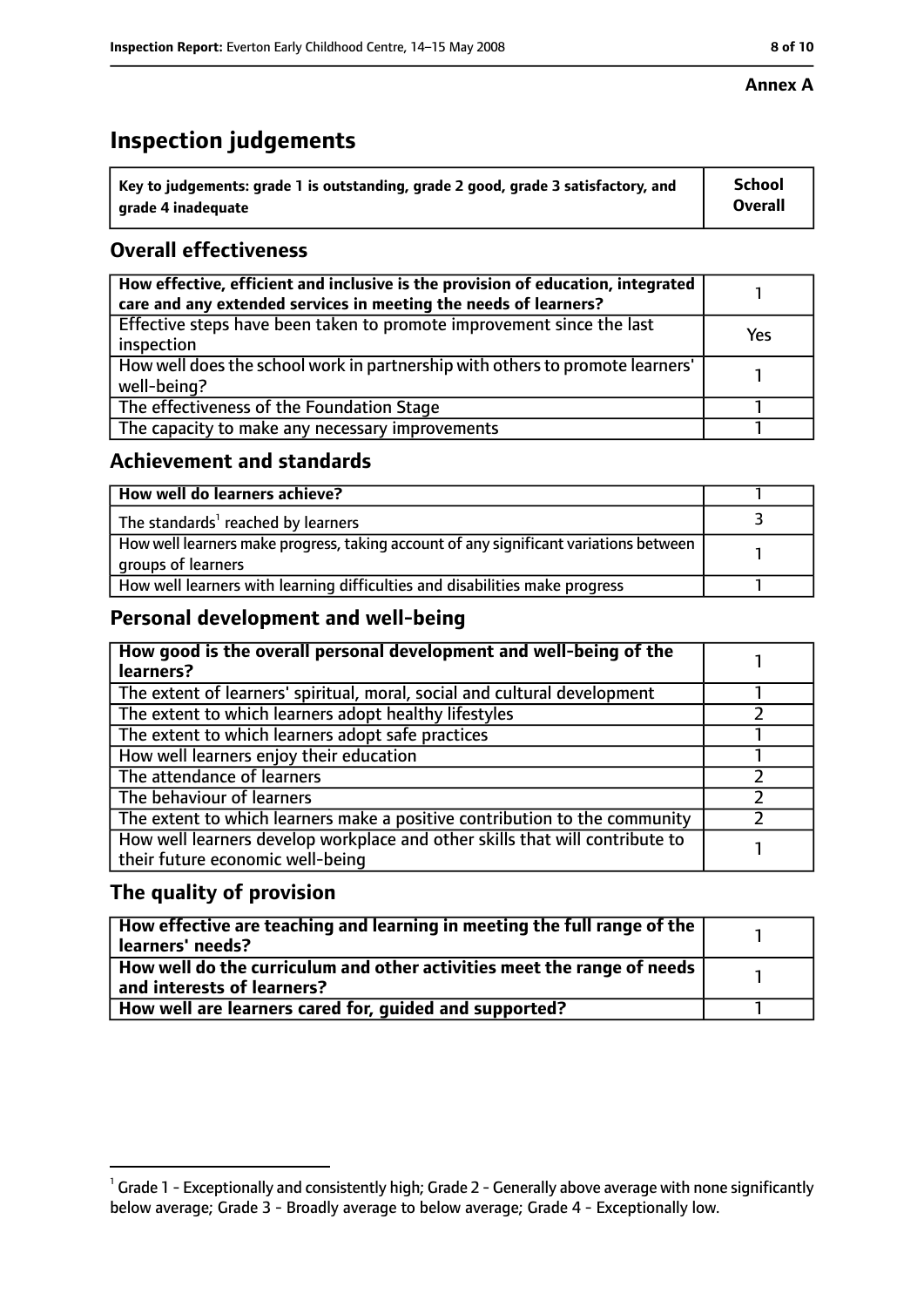# **Leadership and management**

| How effective are leadership and management in raising achievement<br>and supporting all learners?                                              |     |
|-------------------------------------------------------------------------------------------------------------------------------------------------|-----|
| How effectively leaders and managers at all levels set clear direction leading<br>to improvement and promote high quality of care and education |     |
| How effectively leaders and managers use challenging targets to raise standards                                                                 |     |
| The effectiveness of the school's self-evaluation                                                                                               |     |
| How well equality of opportunity is promoted and discrimination tackled so<br>that all learners achieve as well as they can                     |     |
| How effectively and efficiently resources, including staff, are deployed to<br>achieve value for money                                          |     |
| The extent to which governors and other supervisory boards discharge their<br>responsibilities                                                  |     |
| Do procedures for safeguarding learners meet current government<br>requirements?                                                                | Yes |
| Does this school require special measures?                                                                                                      | No  |
| Does this school require a notice to improve?                                                                                                   | No  |